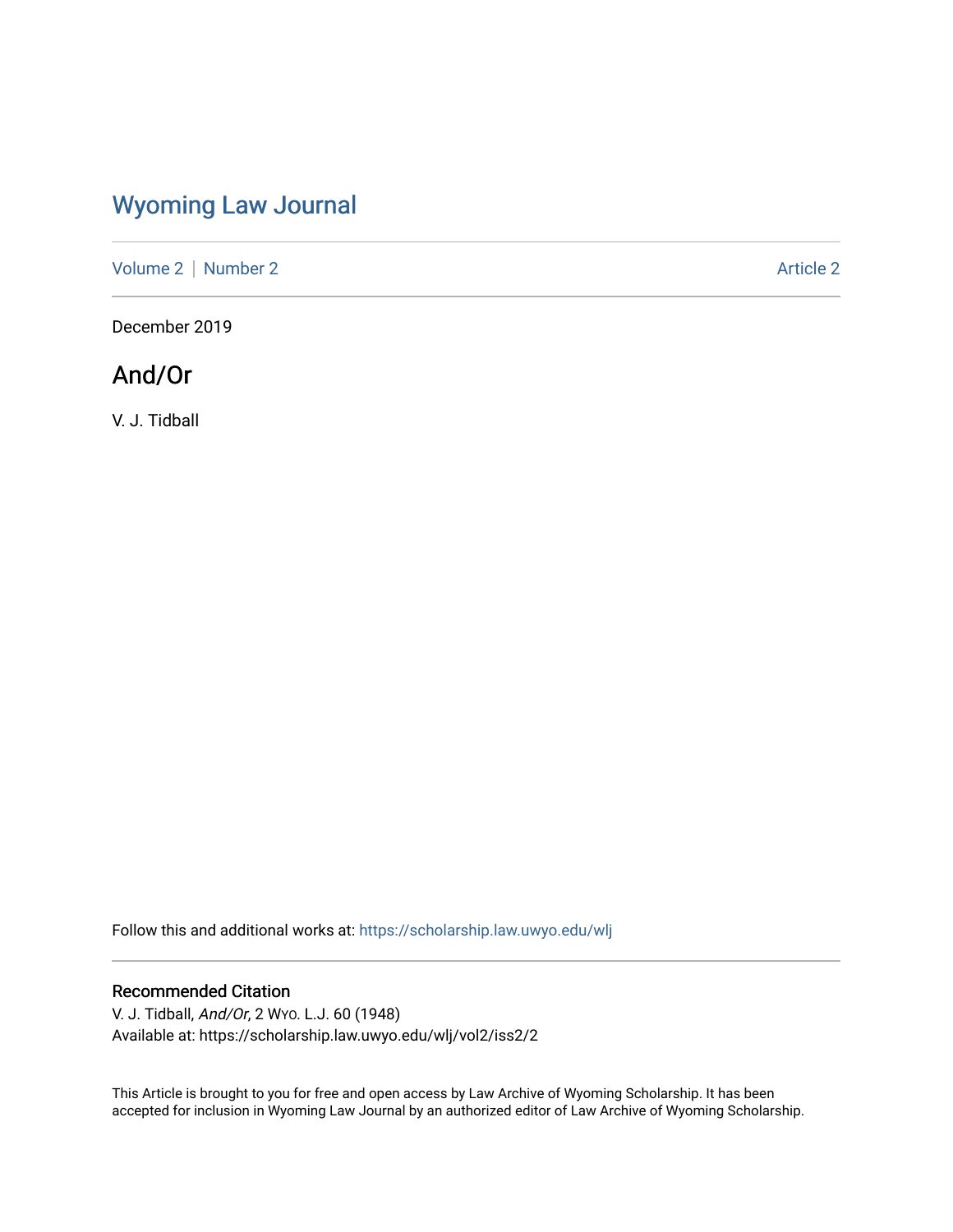## AND/OR

### V. **J.** TIDBALL\*

In closing testate estates, the courts of this state are confronted in their probate jurisdiction with the construction of wills. Usually this is a simple matter, but sometimes difficulties arise. On at least two occasions in that many years the District Court over which the writer presides has been confronted, in the construction of a will, with the question of a lapsed legacy, in both of which cases those interested in the will believed that no such lapse was intended by the testator. The two wills in question were prepared respectively by a lawyer of long practice and by a real estate broker also of long practice in both selling real estate and drawing wills. Happily, both cases were settled without invoking the judgment of the court.

When by the terms of a will property is bequeathed to A, B, and C, "and their heirs and assigns forever," and before the death of the testator A, B, or C dies, unless from other provisions of the will the court can determine that it was the intention of the testator in such case that the heirs of the deceased legaee should take the share given him by the will, the legacy lapses.

Within the past year a will came up for construction on a petition for final settlement which provided, after a few specific bequests, that the remainder should go to a nephew and two nieces of the testator, naming them, "in equal parts, share and share alike, to the said............ ............., and ............, their heirs and assigns forever." The nephew had died before the death of the testator, leaving a widow and children. The question arose whether the share, a substantial sum, bequeathed to the nephew should go to his widow and children or to the two surviving nieces. The latter, being convinced that the testator would have desired the share bequeathed to the nephew to go to his family, generously agreed that the court might set it over in that manner, and this was done as no real estate was involved. It will be noted that the above will did not use either the word "and" or "or" following the names of the beneficiaries. However, there seems little doubt that both from a legal and grammatical standpoint the word "and" would be understood.2 That being so, under the general rules of construction, the gift would have elapsed.

Where the word "or" is used following the name or names of the individual legatee, as where the will reads, "to A, B and C or to their heirs," the courts usually construe the language to constitute a gift over to the heirs of any named devisee or legatee who predeceases the executor.3

The law seems fairly well settled that in cases where the will leaves property to a named person, "or his heirs," on the death of the

Judge of the District Court, Second Judicial District, State of Wyoming.